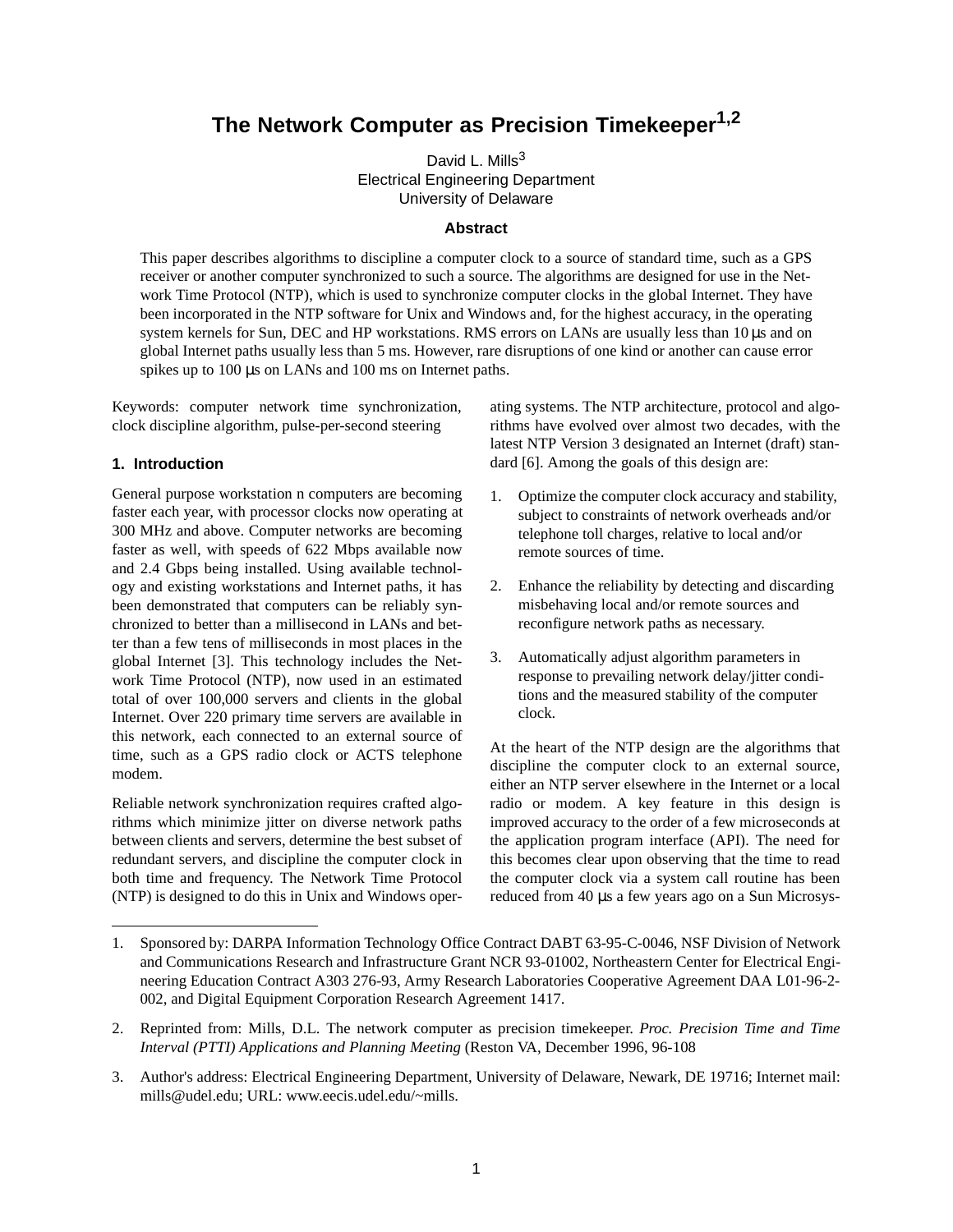tems SPARC IPC to less than 1 µs today on an UltraS-PARC.

The computer clock discipline algorithm, which is at the heart of the design, is described in this paper. It is implemented as an adaptive-parameter, type-II, hybrid phase/ frequency-lock loop. Portions of the algorithm are implemented in the NTP software that runs the protocol and provides the computer clock corrections. The remaining portions have been implemented in this software and in the operating system kernel. For greater accuracy, a stable oscillator and counter delivering a pulse-per-second (PPS) signal can be used to steer the computer clock frequency, while an external NTP server or local radio provides the UTC time. For the highest accuracy, a PPS signal synchronized to UTC can be used directly to discipline the frequency and time within the second, while an external source, such as an NTP server or radio, provides the UTC seconds numbering.

# **2. Network Time Protocol**

While not in itself the subject of this paper, an overview of the NTP design will be helpful in understanding the algorithms involved. As described in [4], a *synchronization subnet* is a hierarchical set of time servers and clients organized by *stratum*, in much the same way as in digital telephone networks. The servers at the lowest stratum are synchronized to national standards by radio or modem. In order to provide the most accurate, reliable service, clients typically operate with several redundant servers over diverse network paths.

The NTP software operates in each server and client as an independent process or *daemon*. At designated intervals, a client sends a request to each configured server and expects a response at some later time. The exchange results in four clock readings, or *timestamps*, one at the sending time (relative to the sender) and another at the receiving time (relative to the receiver), for the request and the reply. The client uses these four timestamps to calculate the clock offset and roundtrip delay relative to each server separately. The *clock filter algorithm* discards offset outlyers associated with large delays, which can result in large errors. As a byproduct, a statistical accuracy estimate called *dispersion* is produced which, combined with the stratum, is used as a metric, called *synchronization distance*, to organize the NTP subnet itself as a shortest path spanning tree.

The clock offsets produced by the clock filter algorithm for each server separately are then processed by the *intersection algorithm* in order to detect and discard misbehaving servers called *falsetickers*. The *truechimers* remaining are then processed by the *clustering algo-* *rithm* to discard outlyers on the basis of dispersions for each server as compared to the ensemble dispersion. The *survivors* remaining are then weighted by dispersion and combined to produce a correction used to discipline the computer clock.

A clock correction is produced for each round of messages between a client and a survivor. Corrections less than 128 ms are amortized using the NTP clock discipline algorithm, which is the main topic of this paper. Those greater than 128 ms cause a step change in the computer clock, but only after a sanity period of 15 minutes while these large values persists. Corrections of this magnitude are exceedingly rare, usually as the result of reboot, broken hardware or missed leap-second event.

Primary servers sometimes operate with more than one synchronization source, including multiple radios and other primary servers, in order to provide reliable service under all credible failure scenarios. The same NTP algorithms are used for all sources, so that malfunctions can be automatically detected and the NTP subnet reconfigures according to the prevailing synchronization distances.

# **3. Computer Clock Oscillator Characterization**

The time-of-day (TOD) function in modern workstations is commonly implemented using an uncompensated quartz crystal oscillator and counter, which delivers a pulse train with period ranging from 10 ms to less than 1 ms. Each pulse causes a a timer interrupt, which increments a software logical clock variable by a fixed value *tick* scaled in microseconds or nanoseconds. Conventional Unix systems represent the TOD as two 32-bit words in seconds and microseconds/nanoseconds from UTC midnight, 1 January 1970, with no provision for leap seconds. Thus, the clock reading precision is limited to the tick interval; however, many systems provide an auxiliary counter with reading precision of a microsecond or less, which can be used to interpolate between timer interrupts.

That typical computer clocks behave in ways quite counterproductive to good timekeeping should come as no surprise. There are no explicit means to control crystal ambient temperature, power level, voltage regulation or mechanical stability. For instance, in a survey of about 20,000 Internet hosts synchronized by NTP, the median intrinsic frequency error was 78 PPM, with some hosts as much as 500 PPM. Since the clock oscillator is not temperature stabilized, its frequency may vary over a few PPM in the normal course of operation.

In order to correct for an intrinsic frequency error, adjustments must be made at intervals depending on the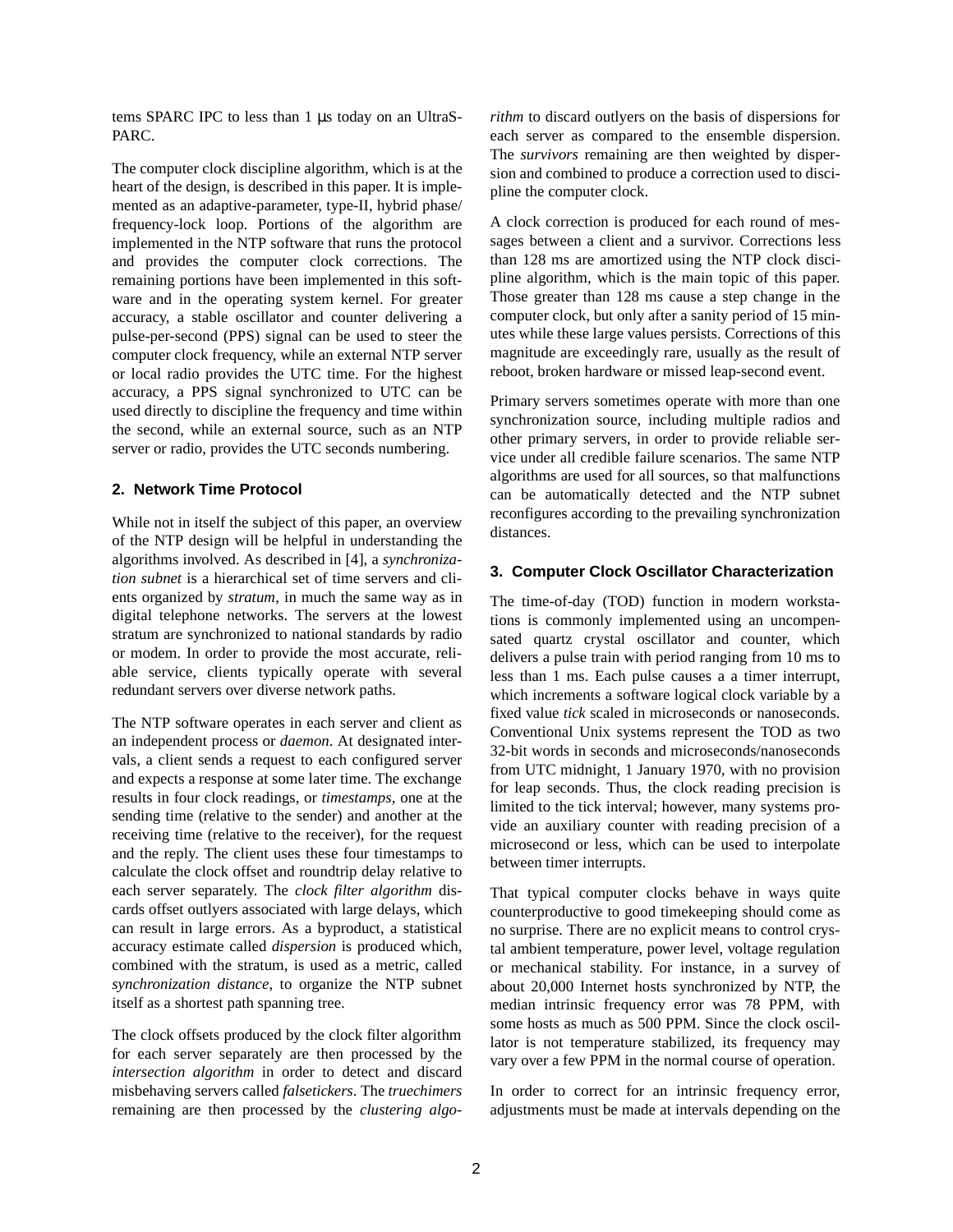accuracy and jitter requirements. At a typical clock period of 10 ms and a frequency tolerance of 500 PPM, for example, the TOD function must add or subtract  $5 \mu s$ at each timer interrupt and complete the entire 500-µs adjustment within a 1-s adjustment interval. The residual error thus has a sawtooth characteristic with maximum amplitude 500 µs, which can be reduced only by reducing the intrinsic frequency error or by reducing the adjustment interval as described later in this paper.

Assuming the clock discipline can learn the nominal frequency error of each clock oscillator separately and correct for it, the primary characteristic affecting the clock accuracy is the oscillator stability. The traditional characterization of oscillator stability is a plot of *Allan variance* [1], which is defined as follows. Consider a series of time offsets measured between a computer clock and some external standard. Let  $x_k$  be the  $k$ th measurement and  $\tau_k$  be the interval since the last measurement. Define the *fractional frequency*

$$
y_k \equiv \frac{x_k - x_{k-1}}{\tau_k},\tag{1}
$$

which is a dimensionless quantity. Now, consider a sequence of *N* independent fractional frequency samples  $y_k$  ( $k = 0, 1, \ldots, N - 1$ ). If the interval between measurements  $\tau$  is the same as the averaging interval, the 2-sample Allan variance is defined

$$
\sigma_y^2(\tau) = \langle (y_k - y_{k-1})^2 \rangle
$$
  
= 
$$
\frac{1}{2(N-2)\tau^2} \sum_{k=2}^{N-1} x_k^2 - 2x_k x_{k-1} + x_{k-2}^2
$$
 (2)

and the *Allan deviation* as the square root of this quantity. Figure 1 shows the results of an experiment designed to determine the Allan deviation of a typical workstation (Sun SPARC IPC) under normal room-temperature conditions over about five days. The data used to generate this plot were obtained using the PPS signal of a GPS receiver captured by a special interface described in [7].

It is important to note that both the *x* and *y* scales of Figure 1 are logarithmic, but the axes are labelled in actual values. Starting from the left at  $\tau = 2$  s, the plot tends to a straight line with slope near −1, which is characteristic of white phase noise [8]. In this region, increasing τ increases the frequency stability in direct proportion. At about  $\tau = 1000$  s the plot flattens out, indicating that the white phase noise becomes dominated first by white frequency noise (slope −0.5), then by flicker frequency



noise (flat slope). In other words, as  $\tau$  is increased, there is less and less correlation between one averaging interval and the next. The inflection point between these two regions is important in the design of the clock discipline algorithm, as described later.

#### **4. The NTP Clock Discipline**

The clock discipline algorithm adjusts the computer clock time as determined by NTP, compensates for the intrinsic frequency error, and adjusts the server update interval and loop time constant dynamically in response to measured network jitter and oscillator stability. A comprehensive description of the algorithm is given below (an outline of the algorithm appeared previously in [3]). The algorithm is implemented as the feedback loop shown in Figure 2. The variable  $\theta_r$  represents the reference phase provided by NTP and  $\theta_c$  the control phase produced by the variable frequency oscillator (VFO), which controls the computer clock. The phase detector produces a signal  $V_d$  representing the instantaneous phase difference between  $θ_r$  and  $θ_c$ . The clock filter functions as a tapped delay line, with the output  $V_s$ taken at the sample selected by the algorithm. The loop filter, with impulse response  $F(t)$ , produces a correction  $V_c$ , which controls the VFO frequency  $\omega_c$  and thus its phase. The characteristic behavior of this model, which is determined by  $F(t)$  and the various gain factors, is studied in many textbooks and summarized in [5].

The new clock discipline differs from the one described in the NTP specification and previous reports. It is based on an adaptive-parameter, hybrid phase-lock/frequencylock loop (PLL/FLL) design which gives good performance with update intervals  $\tau$  from a few seconds to tens of kiloseconds, depending on accuracy requirements and acceptable network overheads. In the most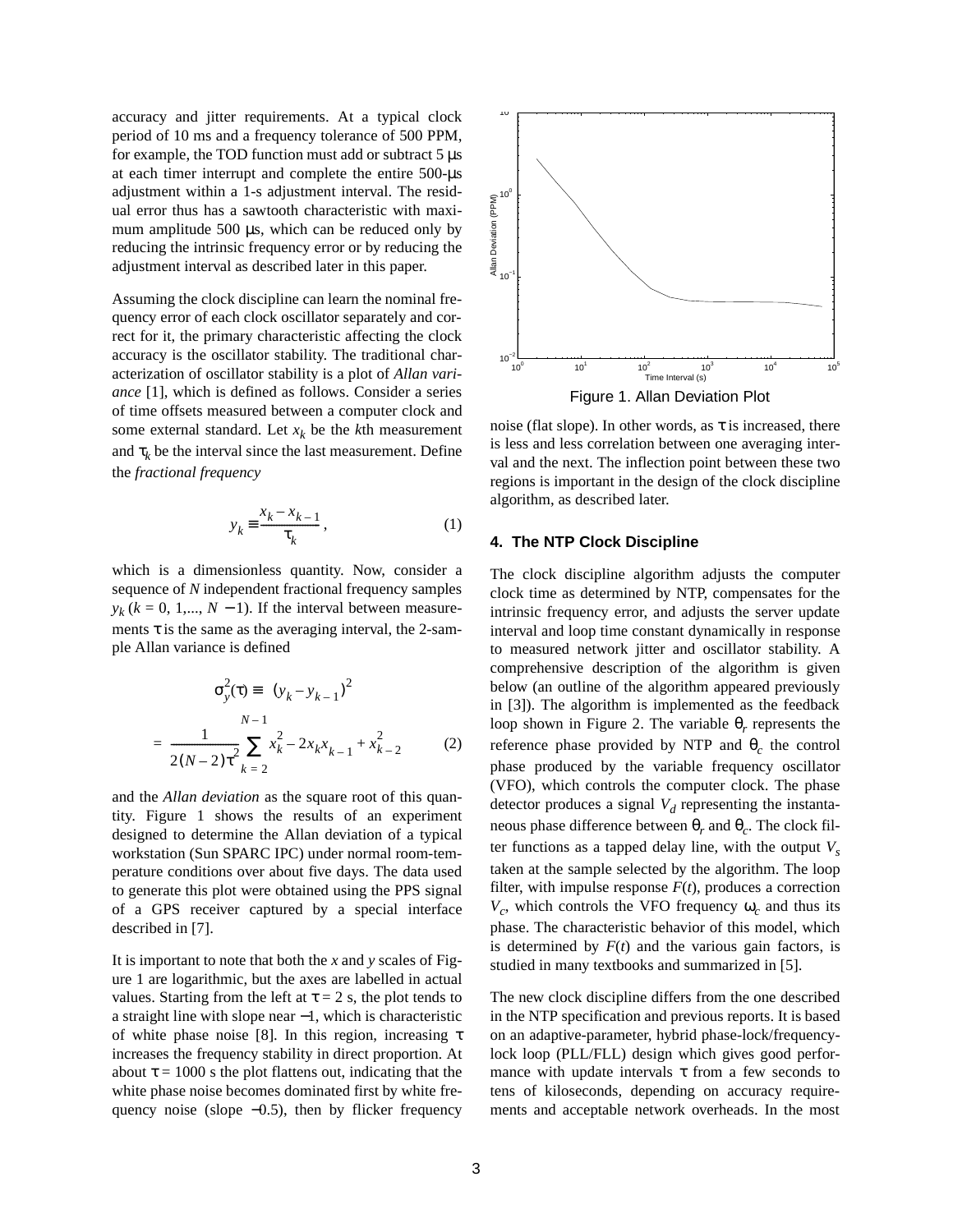

Figure 2. NTP Clock Discipline

general formulation, an algorithm that corrects for clock time and frequency errors computes a prediction  $\hat{x}_k = x_{k-1} + y_{k-1} \tau_k$  and then a correction  $x = \hat{x}_k - x_k$ . As each correction is determined, the clock is adjusted by *x*, so that it displays the correct time, and the frequency  $y_k$  is adjusted to minimize the corrections in future. Between updates, which can range from seconds to hours, the algorithm amortizes  $x$  in small increments at adjustment intervals  $t_A$ . At each adjustment interval the the frequency is changed by

$$
\Delta y = \frac{\Delta x}{t_A} = ax + y_k, \qquad (3)
$$

and x is multiplied by  $1 - a$ , where a is a constant between zero and one in Hz. In the NTP daemon for Unix and Windows,  $t_A$  is one second; while, in the modified kernel described later,  $t_A$  is one clock tick. This model provides rapid adjustment (fast convergence) when  $x$  is relatively large, together with fine adjustment (low jitter) when  $x$  is relatively small. In PLL mode, the first term in (3) is necessary for stability; in both PLL and FLL modes, it is also necessary in order to prevent monotonicity violations when the magnitude of adjustment is large

The PLL mode is used in configurations with remote NTP servers or local radios, where the averaging interval is usually below the knee of the Allan deviation plot. In this mode the frequency at the *k*th update is determined directly from the summation

$$
y_k = b \sum_{i=1}^{k-1} x_i \tau_i, \tag{4}
$$

where  $b$  is a constant between zero and one in  $Hz<sup>2</sup>$ . In order to understand the PLL dynamics, it is useful to consider the limit as  $\tau_i$  approach zero. From (3) and (4), the oscillator frequency is adjusted by

$$
y(t) = ax(t) + b \int_0^t x(\tau) d\tau.
$$
 (5)

Since phase is the integral of frequency, the integral of the right hand side represents the overall open-loop impulse response of the feedback loop. Taking the Laplace transform,

$$
\theta(s) = x(s)\frac{1}{s}\left(a + \frac{b}{s}\right) = x(s)G(s), \tag{6}
$$

where the extra pole  $\frac{1}{x}$  at the origin is due to the integration which converts the frequency  $y(s)$  to phase  $\theta(s)$ . After some rearrangement, the transfer function G(s) can be written  $\frac{1}{s}$ 

$$
\frac{\omega_c^2}{s^2} \left( 1 + \frac{s}{\omega_z} \right),\tag{7}
$$

where  $\omega_c^2 = b$  is the loop gain and  $\omega_z = \frac{b}{a}$  is the corner frequency. From elementary theory, this is the transfer function of a type-II PLL which can control both time and frequency. The averaging interval is determined by the loop time constant, which depends on the choice of *a* and *b*; however, these constants must be cho-

sen so that the damping factor  $\xi = \frac{\omega_c}{\Delta x} = \frac{a}{\sqrt{2}} = 2$ , 2ω*<sup>z</sup>*  $=\frac{\omega_c}{2\omega_z}=\frac{a}{2\sqrt{b}}=2$ 

in order to preserve good transient response. For good stability, the time constant should be at least eight times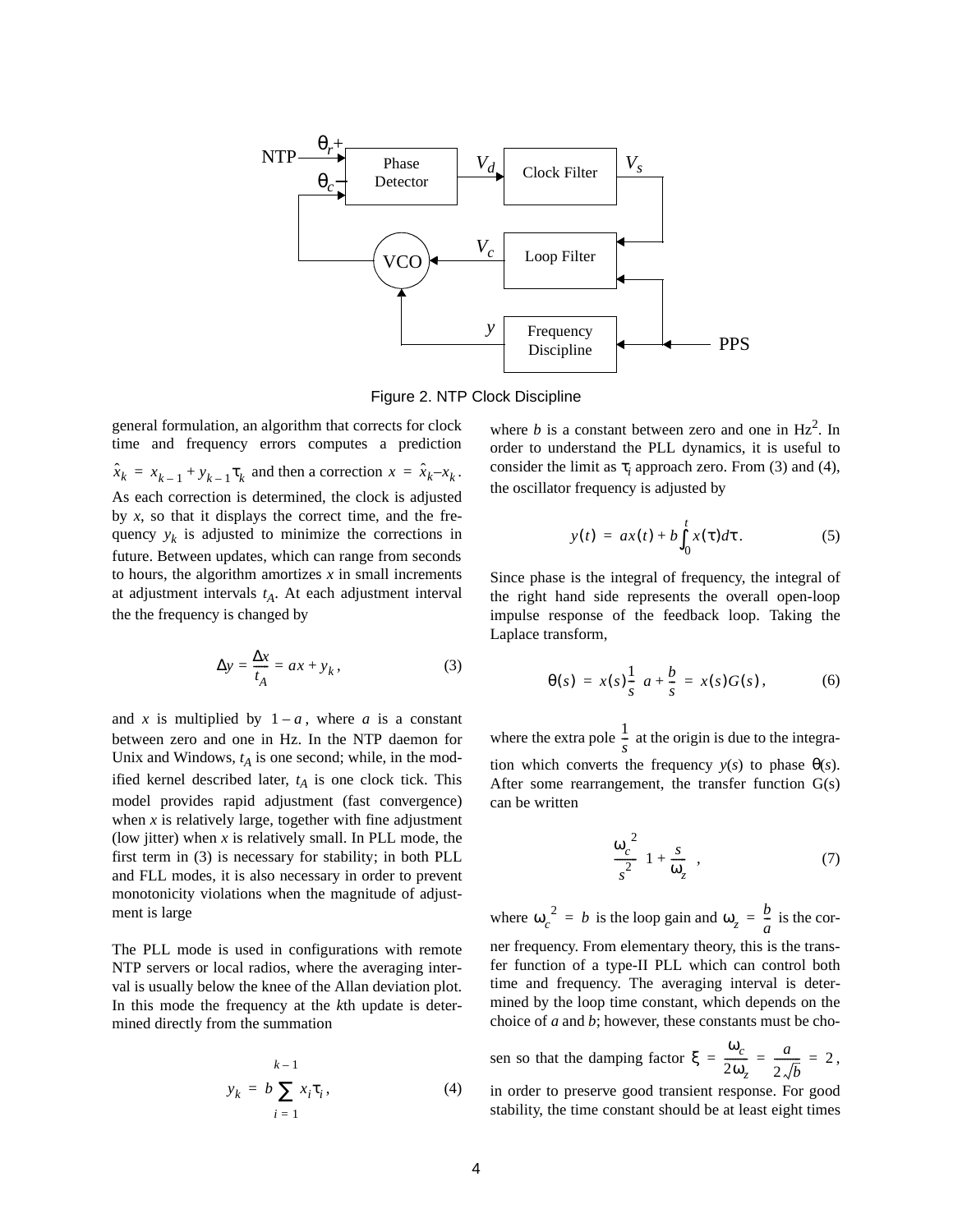the total loop delay which, because of the clock filter delay, is eight times the update interval. For values of *a*  $= 2^{-10}$ ,  $b = 2^{-24}$  and  $\tau = 64$  s for instance, the PLL has a risetime in response to a phase step of about 53 minutes and a 63% fresponse to a frequency step of about 4.25 hours, which is a useful compromise between stability and network overhead on a LAN. Values of  $\tau$  as low as 64 s are necessary to achieve the required capture range of ±500 PPM; however, much larger values are appropriate on long paths in the Internet. For other values of  $\tau$ ,

*a* varies as 
$$
\frac{1}{\tau}
$$
, while *b* varies as  $\frac{1}{\tau^2}$ .

The FLL mode is used in configurations with modem services, such as those operated by NIST, USNO, PTB and NPL, where the averaging interval  $(\tau$  in this case) is usually above the knee. The FLL, adapted from [2], operates is the same way as the PLL, except that the frequency  $y_k$  is determined indirectly from the exponential average

$$
\bar{y}_k = \bar{y}_{k-1} + w \left( \frac{x_k}{\tau_k} - \bar{y}_{k-1} \right), \tag{8}
$$

with  $w = 0.25$  determined by experiment. The goal of the clock discipline is to adjust the clock time and frequency so that  $x_k = 0$  for all *k*. To the extent this has been successful in the past, we can assume corrections prior to  $x_k$  are all zero and, in particular,  $x_{k-1} = 0$ . Therefore, from (1) and (8) we have

$$
y_k = \bar{y}_k + \frac{x_k}{\tau_k}.
$$
 (9)

In PLL mode, (4) is used for  $y_k$  in (3); while, in FLL mode, (9) is used instead.

A key feature of the NTP design is the automatic selection of  $\tau$  in response to measured network jitter and oscillator stability. The ensemble dispersion is used as a measure of oscillator stability in both the PLL and FLL modes. If the correction  $|x|$  exceeds this value, the oscillator frequency is deviating too fast for the clock discipline to follow, so  $\tau$  is reduced in stages to the minimum. If the opposite case holds for some number of updates,  $\tau$  is slowly increased in steps to the maximum. Under typical operating conditions,  $\tau$  hovers close to the maximum; but, on occasions when the oscillator frequency wanders more than about 1 PPM, it quickly drops to lower values until the wander subsides.

#### **5. Operating System Kernel Modifications**

Previous experience has justified the claim that an ordinary workstation running the algorithms described above can reliably maintain time accurate to a millisecond or two relative to a server on the same LAN. However, with a 1-s adjustment interval, 500-PPM frequency tolerance and  $\tau$  at the knee of the Allan deviation plot, it is not possible to improve the accuracy much better than this, primarily due to the instability of the clock oscillator and also due to the sawtooth error. Both of these problems can be addressed in the form of operating system kernel modifications, which in effect move the clock discipline algorithm to the kernel, as described in [7]. This provides a smaller adjustment interval, which reduces the sawtooth error and also provides more precise phase and frequency control. Without the kernel modifications, the adjustment interval is limited by practical considerations to 1 s; with the kernel modifications, the adjustments occur at every timer interrupt.

The modifications have been implemented and tested on Sun, DEC and HP workstations. They areidistributed in Digital Unix 4 for the DEC Alpha and planned for early release in Solaris 2 for the Sun SPARC. They include two system functions, one to read the system clock and related status indicators and error bounds, and another to adjust the clock phase and frequency. The clock discipline algorithm operates as shown in Figure 2, with phase corrections provided at each NTP update. The oscillator frequency is preset when the NTP daemon is first started, in order to reduce the startup transient, after which the frequency is controlled by the algorithm.

The PPS signal is connected using a pulse generator and level converter. Each on-time transition causes an interrupt to the serial port driver, which latches the current seconds offset and disciplines the clock oscillator, as shown in Figure 2. The signal can be used in two ways, to discipline the oscillator frequency and to discipline the phase. Frequency discipline is used when a stable PPS signal is available, but not synchronized to UTC time. In this case, the floor of the Allan deviation plot moves downward and the knee moves to the right. Thus,  $\tau$  can be made much larger, increasing the averaging time and improving the accuracy. Frequency and phase discipline is used when a PPS signal synchronized to UTC time is available.

Since noise problems on the PPS signal could lead to serious errors, the kernel routines carefully grade and groom the data. Three-stage median filters are used to discard outlyers and provide quality metrics for jitter and wander. The nominal frequency offset is computed from the time difference between the beginning and end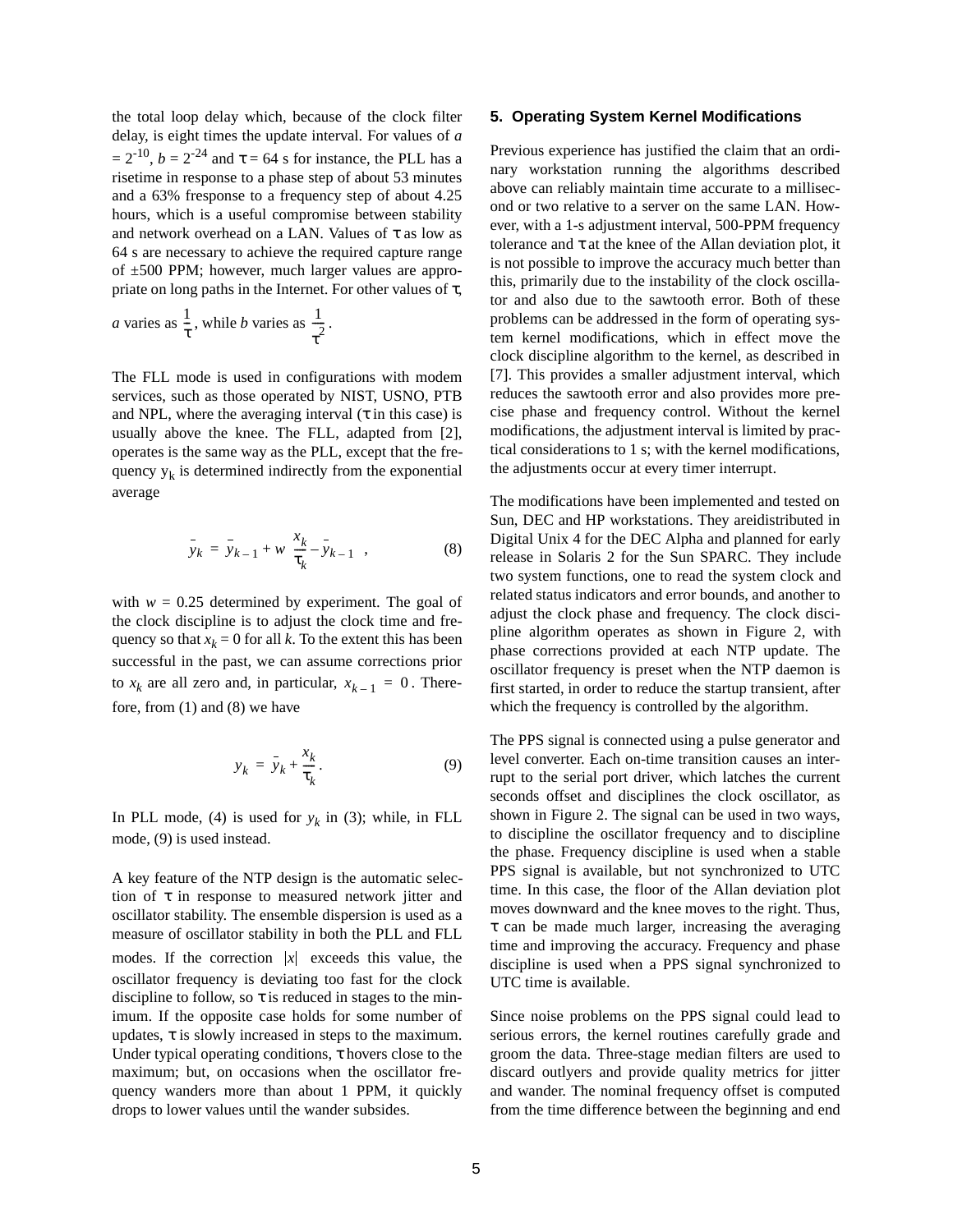of a calibration interval and added directly to the frequency variable, as shown in Figure 2. These operations are complicated by the requirement that all values must depend only on the clock hardware. When relatively small tick values are involved, less than a millisecond with DEC Alpha, and large frequency errors, as much as 500 PPM, this requires the initial calibration interval to be not more than 4 s. If the stability metric exceeds a threshold, the length of the calibration interval is reduced by half. If this is not the case for several consecutive intervals, the interval is doubled up to a maximum of 256 s, which corresponds to a frequency resolution of a few parts in  $10<sup>9</sup>$ .

The NTP daemon performs a number of sanity checks to insure the integrity of the radio or modem ASCII timecode and the PPS signal itself. The sanity checks are implemented by a suite of mitigation algorithms which identify improperly operating hardware or software, cast out the truants, and continue operating with the remaining sources, even if this means casting out a radio or modem and demoting the stratum. For instance, before the PPS signal can be considered valid, the computer clock must be within 128 ms of the offset associated with the source of the signal. In addition, the source must remain among the survivors of the intersection and clustering algorithms. In practice, failures of this kind are not uncommon with WWVB radio clocks in our part of the country, since a combination of poor signal strength and local interference sometimes cause relatively large receiver errors.

Considerable effort was made in the implementation of the NTP software and kernel modifications to reduce hardware and operating system delay variations; however, not all machines make good timekeepers. Unpredictable delay variations occur in the hardware, interrupt routines, buffering operations and system scheduling policies. In the case of a network interface, the network driver captures a receive timestamp in the interrupt routine. In the case of a radio or modem, this is done using a *line discipline*, which is invoked by the serial port driver. It inspects for one of a designated set of intercept characters, usually the one designated *on-time* in the ASCII timecode string sent by the radio. Upon finding an intercept character, it captures a receive timestamp and stuffs the bits in the input buffer following the intercept character. The NTP daemon captures a transmit timestamp before computing the cryptographic message digest used to verify the server authenticity. Fortunately, the MD5 algorithm used for this purpose has an almost constant running time independent of the message contents. The daemon measures this time and then advances the transmit timestamp by a like amount in the following message.

### **6. Performance Analysis**

In order to assess the performance of the NTP algorithms in the global Internet, recordings of raw timestamp data were made over an 11-day period involving three paths selected to represent extreme cases with presumed large delays and delay variations. The three paths are between the University of Delaware (pogo.udel.edu) and (WUSTL) Washington University in St. Louis (navobs1.wustl.edu, 15 router hops), (IEN) IEN Galileo Ferraris in Torino, Italy (time.ien.it, 19 hops), and (OZ) University of Melbourne in Australia (ntp.cs.mu.oz, 22 hops). Each server is synchronized to GPS, although only pogo has the modified kernel and PPS support.

A common assumption is that network delays are reciprocal; that is, the statistics exploited by the various NTP algorithms on each direction of transmission are the same. In order to test this assumption, the raw data collected on all three paths were processed by a simulator program which faithfully models the NTP algorithms and includes provisions to adjust the various parameters and graph the results. The propagation delay can be estimated as the mean of the ten lowest delays on each direction. The IEN outbound path delay was 93.0 ms and the return 97.9 ms, while the figures for the OZ path were 124.6 and 138.4 ms, and for the WUSTL path are 19.6 and 19.5 ms. The offset errors due these nonreciprocal delays are half the differences, 2.45, 6.9 and 0.05 ms, respectively. These errors are surprisingly small, considering the number of router hops and the great distances involved.

In addition to the fixed propagation delays, there are variable delays due to queueing in routers along the path. For instance, the mean roundtrip delays on the IEN, OZ and WUSTL paths are 345.4, 359.9 and 65.4 ms, respectively, leaving 154.5, 96.9 and 26.3 ms as the mean queueing delays. Thus, between a quarter and a half of the mean roundtrip delays are due to queueing delays. However, after processing by the NTP algorithms, The degree to which the NTP algorithms clean up the raw data can be seen in the following: The mean offset errors for the raw data are 15.2, 9.8 and 4.8 ms for the IEN, OZ and WUSTL paths, respectively, while the RMS errors are 64.0, 470.0 and 19.5 ms. However, after processing by the NTP algorithms, the mean offset errors are reduced to .045, .004 and .003 ms, respectively, while the RMS errors are reduced to 2.9, 3.0 and 0.15 ms. These values should be added to the nonreciprocal path errors in the total error budget. Figure 3